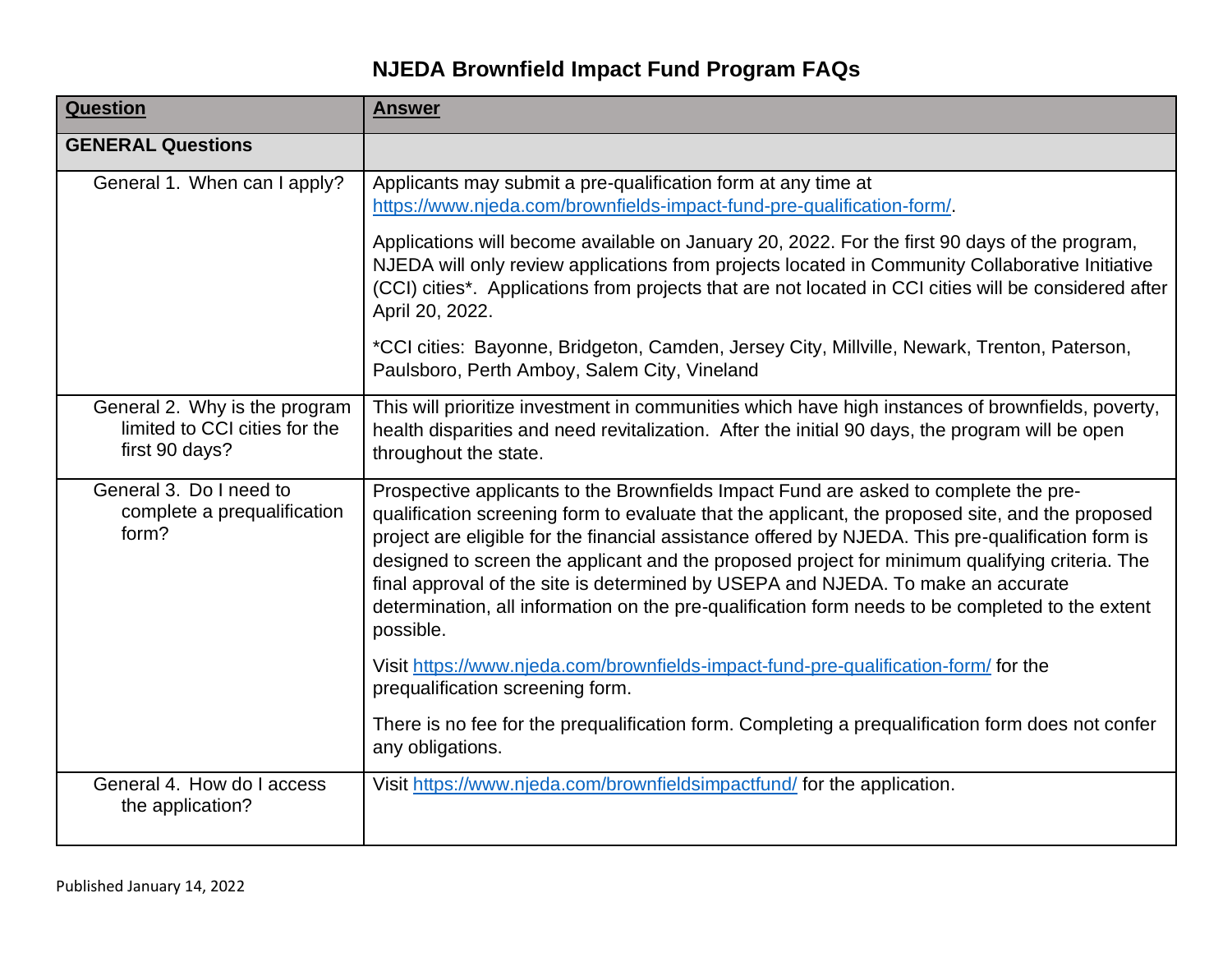| <b>Question</b>                                                                                                                                                               | <b>Answer</b>                                                                                                                                                                                                                                                                                                                                                                                                                                                  |
|-------------------------------------------------------------------------------------------------------------------------------------------------------------------------------|----------------------------------------------------------------------------------------------------------------------------------------------------------------------------------------------------------------------------------------------------------------------------------------------------------------------------------------------------------------------------------------------------------------------------------------------------------------|
| General 5. Is there an<br>application fee? Are there<br>any other fees?                                                                                                       | Yes. The application fee is \$1,000, which is payable by check and applicants must follow the<br>instructions provided by NJEDA.                                                                                                                                                                                                                                                                                                                               |
|                                                                                                                                                                               | NJEDA will evaluate funding availability, and upon receipt of a complete application, NJEDA will<br>notify the applicant that they have 10 business days to submit a check for payment, along with<br>instructions on where to send the check.                                                                                                                                                                                                                 |
|                                                                                                                                                                               | The program also includes the additional following fees for loans: a Commitment Fee: 0.875% of<br>loan amount, and a closing fee of 0.875% of loan amount. Loans are also subject to a loan<br>modification fee of \$1,000, if applicable. The applicant will also be responsible for<br>reimbursement for any third-party fees that NJEDA staff deems necessary and incurs during<br>application review and prior to Board approval. Fees are non-refundable. |
| General 6. What if I cannot<br>afford to pay the application<br>fee? Is there an option for a<br>hardship waiver of the<br>application fee and how do I<br>know if I qualify? | Applicants may under certain circumstances request a waiver of the required application fee due<br>to undue financial hardship. Fee waivers may only be obtained by direct request of the<br>applicant, either through the prequalification screening form, or at the time of application. Fee<br>waivers are limited to grant applicants that are either:                                                                                                     |
|                                                                                                                                                                               | A distressed municipality, which is defined as those municipalities which ranked in the<br>top 10% of the Municipal Revitalization Index (MRI) in 2020. MRI rankings are<br>available at https://www.nj.gov/dca/home/2020_MRI_Scores_and_Rankings.xlsx<br>A non-profit for which the application fee is greater than 0.1% of annual operating<br>budget, defined as total expenses reported on their latest federal filing (Form 990).                         |
|                                                                                                                                                                               | Applicants that are approved for a hardship fee waiver will be provided with a special code to<br>use on the online application.                                                                                                                                                                                                                                                                                                                               |
| General 7. What is the<br>maximum amount that an<br>eligible entity can apply for?                                                                                            | The maximum loan amount is \$350,000. The minimum loan amount is \$50,000.                                                                                                                                                                                                                                                                                                                                                                                     |
|                                                                                                                                                                               | The maximum grant amount is \$350,000. The minimum grant amount is \$25,000.                                                                                                                                                                                                                                                                                                                                                                                   |
| Is there a minimum<br>amount?                                                                                                                                                 | An eligible entity may apply for both a grant and loan. In this instance the total maximum award<br>would be \$700,000 (\$350,000 grant and a \$350,000 loan).                                                                                                                                                                                                                                                                                                 |
| General 8. How much total<br>funding is available?                                                                                                                            | The program is funded by a US Environmental Protection Agency (USEPA) Brownfield<br>Revolving Loan Fund (RLF) grant of \$800,000. The total amount of all grant funding will not                                                                                                                                                                                                                                                                               |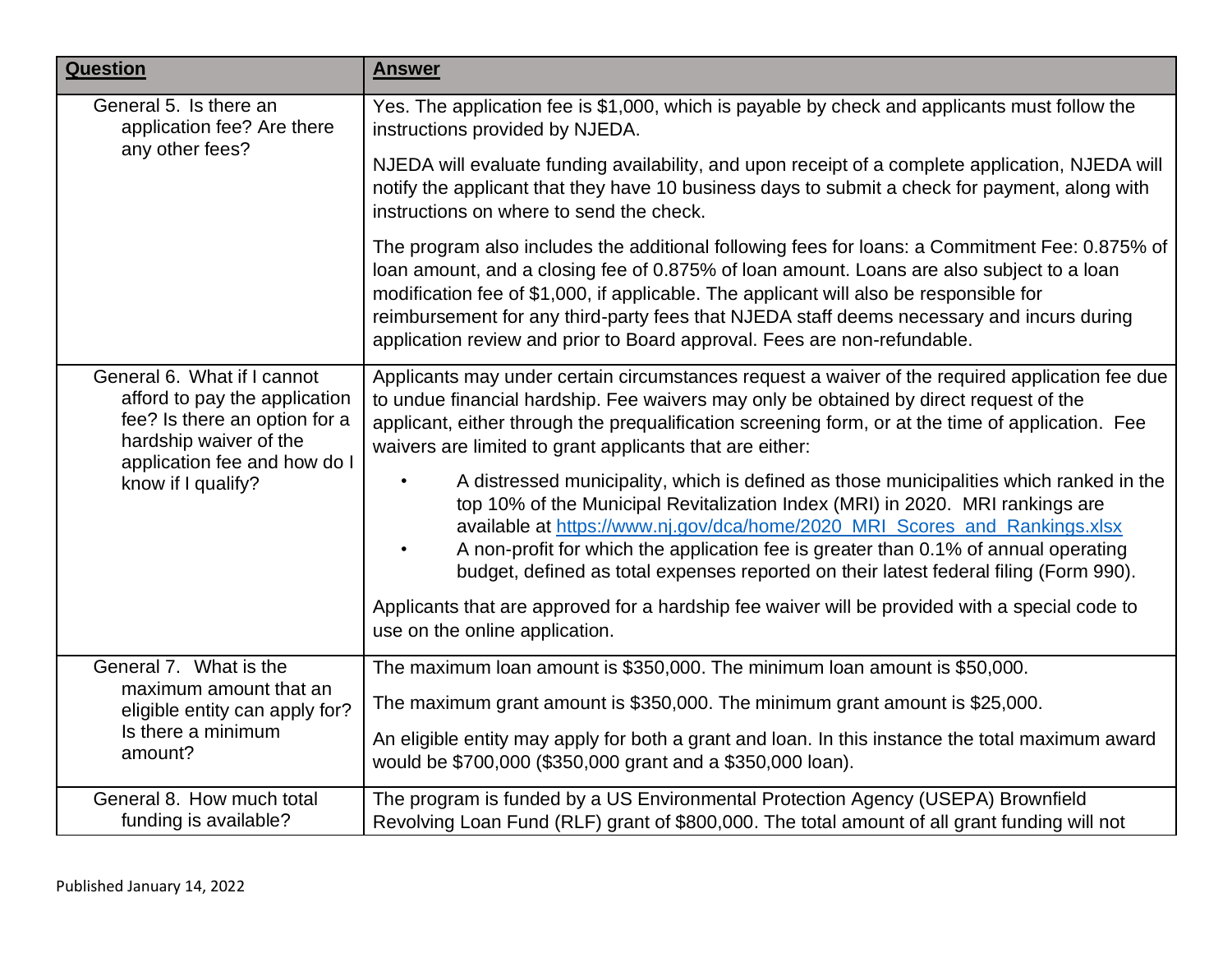| <b>Question</b>                                                                                                                                       | <b>Answer</b>                                                                                                                                                                                                                                                                                                                                                                                                                                                                                                                                                                                                                                                                                                                                 |
|-------------------------------------------------------------------------------------------------------------------------------------------------------|-----------------------------------------------------------------------------------------------------------------------------------------------------------------------------------------------------------------------------------------------------------------------------------------------------------------------------------------------------------------------------------------------------------------------------------------------------------------------------------------------------------------------------------------------------------------------------------------------------------------------------------------------------------------------------------------------------------------------------------------------|
|                                                                                                                                                       | exceed 45% of the total USEPA award amount of \$800,000 (\$360,000) pursuant to USEPA<br>program requirements. The remainder of the funding may be used for loans.                                                                                                                                                                                                                                                                                                                                                                                                                                                                                                                                                                            |
| General 9. What happens if the<br>program is oversubscribed<br>and funding is exhausted?                                                              | Upon determining that either the entire program, or a portion of the program (e.g., the grant<br>portion of the program) is fully subscribed, the NJEDA will put a notice on the Brownfield Impact<br>Fund website and may close the online application portal.                                                                                                                                                                                                                                                                                                                                                                                                                                                                               |
| General 10. If a complete<br>application is not approved,<br>will it be considered in the<br>event of any<br>renewal/replenishment of<br>the funding? | Applications that meet all eligibility criteria under the program, will be considered for award only<br>if applicants ahead of them in queue do not proceed through closing. If additional funding<br>becomes available, it is anticipated that NJEDA will re-open the program, and that a new<br>application will be required.                                                                                                                                                                                                                                                                                                                                                                                                               |
| General 11. Can the<br><b>Brownfield Impact Fund</b><br>program be layered with<br>other programs?                                                    | Eligible costs must not be duplicative of other approved State or Federal grants previously<br>awarded and must be associated with the remediation project.<br>Projects that have been approved for grants through other NJEDA programs, including,<br>but not limited to the Hazardous Discharge Site Remediation Fund (HDSRF) program<br>may eligible for the Brownfield Impact Fund, however the applicant must demonstrate<br>to the Authority that the uses of the funds for the Brownfield Impact Fund are not<br>duplicative of the uses from other NJEDA grants. Applicants may leverage funding<br>from other federal, state, and/or local grant programs to the extent allowable under<br>USEPA Brownfield RLF grant program rules. |
| General 12. Can you submit<br>multiple applications for<br>different projects?                                                                        | Yes.                                                                                                                                                                                                                                                                                                                                                                                                                                                                                                                                                                                                                                                                                                                                          |
| General 13. If my application<br>is denied, is there a process<br>for me to appeal that<br>decision?                                                  | An applicant has a right to appeal the declination of its Brownfields Loan application. Appeal<br>notices will be provided to applicants whose applications are declined.                                                                                                                                                                                                                                                                                                                                                                                                                                                                                                                                                                     |
| General 14. Where can I get a<br>copy of the presentation<br>slides about this program?                                                               | Presentation slides are available on the NJEDA website.<br>https://www.njeda.com/brownfieldsimpactfund/                                                                                                                                                                                                                                                                                                                                                                                                                                                                                                                                                                                                                                       |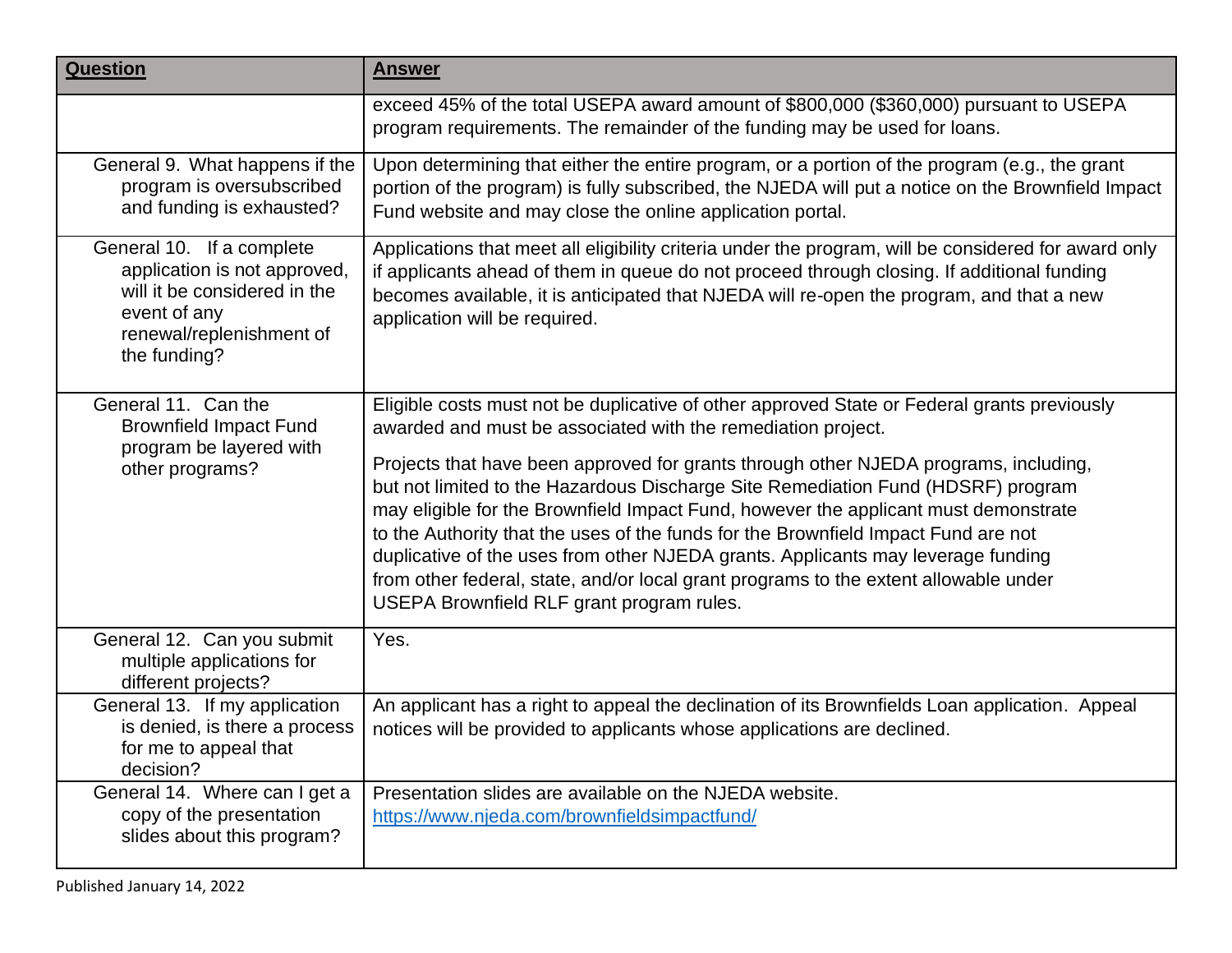| <b>Question</b>                                                                         | <b>Answer</b>                                                                                                                                                                                                                                                                                                                                                                                                                                                                                                                                                                                                                                                 |
|-----------------------------------------------------------------------------------------|---------------------------------------------------------------------------------------------------------------------------------------------------------------------------------------------------------------------------------------------------------------------------------------------------------------------------------------------------------------------------------------------------------------------------------------------------------------------------------------------------------------------------------------------------------------------------------------------------------------------------------------------------------------|
|                                                                                         |                                                                                                                                                                                                                                                                                                                                                                                                                                                                                                                                                                                                                                                               |
| General 15. What is the<br>timeline for review and<br>approval of loan<br>applications? | We do not have a specific timeframe for approval and/or denial of applications. However, based<br>on the steps involved in reviewing applications, and determining eligibility, the NJEDA<br>anticipates that the process will take a few months for approval and closing.                                                                                                                                                                                                                                                                                                                                                                                    |
| General 16. Can a consultant<br>apply, on behalf of an<br>applicant?                    | While a consultant can assist with the application, the applicant is solely responsible for its<br>contents and will need to certify the application for submission.                                                                                                                                                                                                                                                                                                                                                                                                                                                                                          |
| General 17. How long does it<br>take to complete the<br>application?                    | While we are not able to advise applicants on how long it will take to complete the application.<br>Downloading the Brownfield Impact Fund Program Application Checklist, along with the sample<br>draft application on the NJEDA website, will allow applicants to see what types of questions will<br>be asked and the information that will be required.                                                                                                                                                                                                                                                                                                   |
| General 18. Where can I find a<br>listing of brownfield sites in<br>New Jersey?         | There is no comprehensive resource, at this time, for all brownfield data in the state. Brownfields<br>SiteMart lists some brownfield sites https://www.njbrownfieldsproperties.com/default.aspx, but<br>information may not be up to date, so it is best to look at the creation and last updated fields.                                                                                                                                                                                                                                                                                                                                                    |
|                                                                                         | Some municipalities, working with Sustainable New Jersey, have identified and prioritized<br>brownfields to be cleaned up, and the information is available here:<br>https://www.sustainablejersey.com/certification/search-participating-municipalities-approved-<br>actions/. Select "Brownfields" as the action and filter the data to only show brownfields.                                                                                                                                                                                                                                                                                              |
| General 19. What documents<br>are required to be submitted<br>with my application?      | 1. Proof of ownership (for grants) or proof of site control or path to site control (for loans)<br>2. Current tax clearance certificate printed in NJ Economic Development Authority's name<br>3. Support Letter from the Mayor (or governing body if position of mayor does not exist) for<br>the project and its application to the NJEDA.<br>4. Completed Notice Regarding Affirmative Action/Prevailing Wage<br>5. Completed Environmental Activity & Redevelopment Summary (Loan and/or Grant<br><b>Application Report Template)</b><br>6. Financial Records to demonstrate the viability and experience of the entities undertaking<br>the remediation. |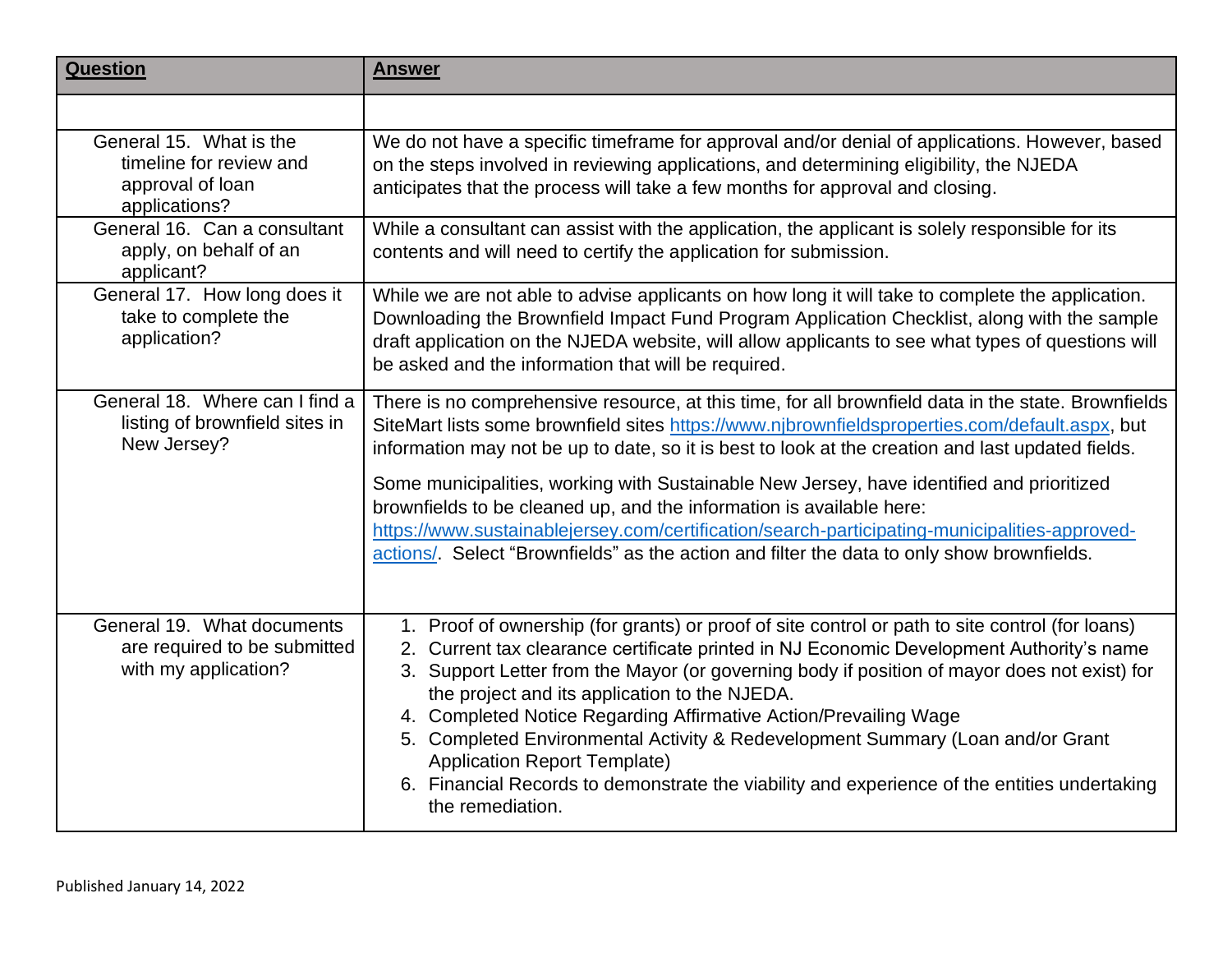| <b>Question</b>                                                                                                | <b>Answer</b>                                                                                                                                                                                                                                                                                                                                                                                                                                                                                                                                                                                           |
|----------------------------------------------------------------------------------------------------------------|---------------------------------------------------------------------------------------------------------------------------------------------------------------------------------------------------------------------------------------------------------------------------------------------------------------------------------------------------------------------------------------------------------------------------------------------------------------------------------------------------------------------------------------------------------------------------------------------------------|
| General 20. How do I get or<br>print my tax clearance<br>certificate?                                          | In order to print your tax clearance certificate please follow the directions provided in this link.<br>https://www.njeda.com/wp-content/uploads/2021/08/Securing-Your-Tax-Clearance-Certificate-<br><b>Directions-Client.pdf</b><br>The tax Clearance must include New Jersey Economic Development Authority as the<br>referenced agency. This document must be provided at the time of application.<br>If you have any questions, please email BusinessAssistanceTC.Taxation@treas.nj.gov.                                                                                                            |
| General 21. Do I have to<br>answer all the questions on<br>the application?                                    | Applicants must answer all mandatory fields on the online application (a mandatory field is a<br>required field to continue to the next page of the application). Optional fields are not required. If<br>a mandatory field is not applicable, an applicant may input 'NA' if they do not have the<br>requested information at the time of the application or if the question does not apply. Some<br>examples of required fields where 'NA' may be appropriate are:<br>Doing Business As<br><b>Holding Company</b><br><b>NAICS Code</b><br># of Employees<br>Website<br>CEO for public sector entities |
| General 22. If I am working<br>with an environmental<br>consultant, do I have to<br>provide their information? | The application question that refers to providing consultant information is optional; however, if<br>an applicant is working with an environmental consultant at the time of application, please<br>include their contact information                                                                                                                                                                                                                                                                                                                                                                   |
| General 23. I have a question<br>that is not covered in this<br>document. How can I get a<br>response?         | You may email your question to <b>bfimpactfund@njeda.com</b>                                                                                                                                                                                                                                                                                                                                                                                                                                                                                                                                            |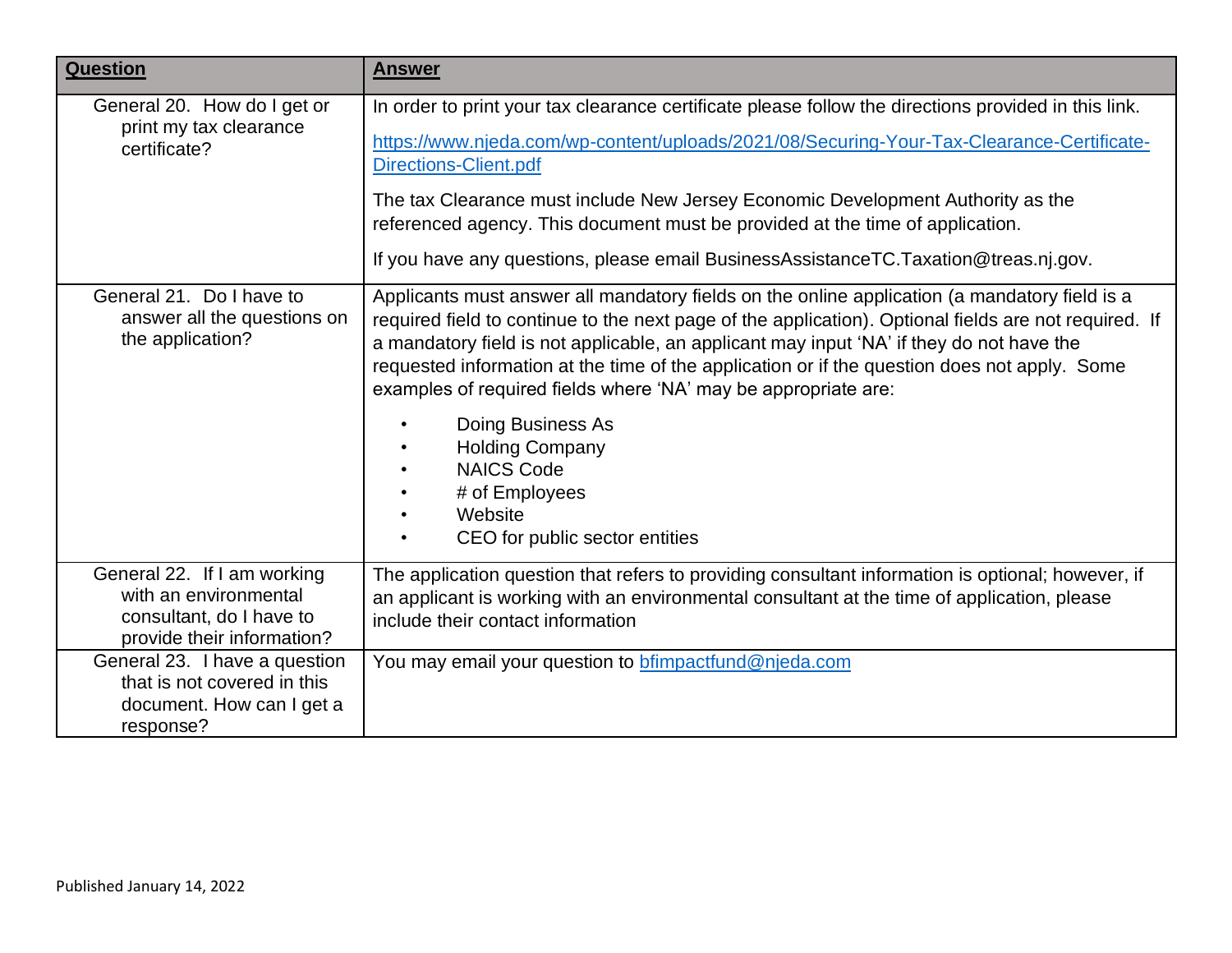| <b>Question</b>                                                                           | <b>Answer</b>                                                                                                                                                                                                                                                                                                                                                                                                                                                                                                                                                                                                                        |
|-------------------------------------------------------------------------------------------|--------------------------------------------------------------------------------------------------------------------------------------------------------------------------------------------------------------------------------------------------------------------------------------------------------------------------------------------------------------------------------------------------------------------------------------------------------------------------------------------------------------------------------------------------------------------------------------------------------------------------------------|
| <b>TERMS &amp; CONDITIONS</b>                                                             |                                                                                                                                                                                                                                                                                                                                                                                                                                                                                                                                                                                                                                      |
| T&C 1. What is the<br>term of the loan?                                                   | Loans will have up to a 20-year term based on the remediation and project redevelopment timeframe.<br>There is no prepayment penalty.                                                                                                                                                                                                                                                                                                                                                                                                                                                                                                |
|                                                                                           | Principal and interest will be deferred through the end of Year 4, interest will accrue and capitalize<br>during this period, then the outstanding balance plus capitalized interest to fully amortize for the<br>remaining term (no balloon).                                                                                                                                                                                                                                                                                                                                                                                       |
| T&C 2. What is the                                                                        | Loan interest will be set at 2%, with option for interest rate reductions to a floor of 1%.                                                                                                                                                                                                                                                                                                                                                                                                                                                                                                                                          |
| interest rate for the<br>loan? How can I<br>qualify for an<br>interest rate<br>reduction? | To receive a reduced interest rate of 1%, project site locations must meet at least two of the following<br>criteria                                                                                                                                                                                                                                                                                                                                                                                                                                                                                                                 |
|                                                                                           | • CCI communities or Government Restricted Municipality (Atlantic City, Bayonne,<br>Bridgeton, Camden, Jersey City, Millville, Newark, Trenton, Paterson, Paulsboro, Perth<br>Amboy, Salem City, or Vineland)<br>Project site is located in a municipality ranked as one of the 50 most distressed                                                                                                                                                                                                                                                                                                                                   |
|                                                                                           | municipalities per the NJDCA 2017 Municipal Revitalization Index<br>Project site is located within an existing Planning Area 1 (Metropolitan) and within a one-<br>$\bullet$<br>half mile radius, with existing bicycle and pedestrian connectivity, to the mid-point of an<br>existing New Jersey Transit Corporation, Port Authority Transit Corporation, or Port<br>Authority Trans-Hudson Corporation rail, bus, or ferry station, including all light rail<br>stations, or a high frequency bus stop as certified by the New Jersey Transit Corporation<br>Project site is located in an Opportunity Zone eligible census tract |
|                                                                                           | A mapping assistance tool is available to assist potential applicants with determining if proposed<br>projects may be eligible for an interest rate reduction.<br>https://njeda.maps.arcgis.com/apps/webappviewer/index.html?id=4a818aaf29664fa09f9c71389e8c6c0a                                                                                                                                                                                                                                                                                                                                                                     |
| T&C 3. How will the<br>funds be disbursed?                                                | Funds will be disbursed based on a reimbursement structure for actual eligible costs incurred and<br>provided on an invoice.                                                                                                                                                                                                                                                                                                                                                                                                                                                                                                         |
| T&C 4. What<br>timeframes apply<br>and when does the                                      | Projects must be completed no later than the term of NJEDA's Cooperative Agreement with USEPA<br>(term ending 9/30/2025). If USEPA provides an extension to NJEDA's Cooperative Agreement, then<br>staff may consider extending the term of the grant or loan agreement. Timeframes will be established                                                                                                                                                                                                                                                                                                                              |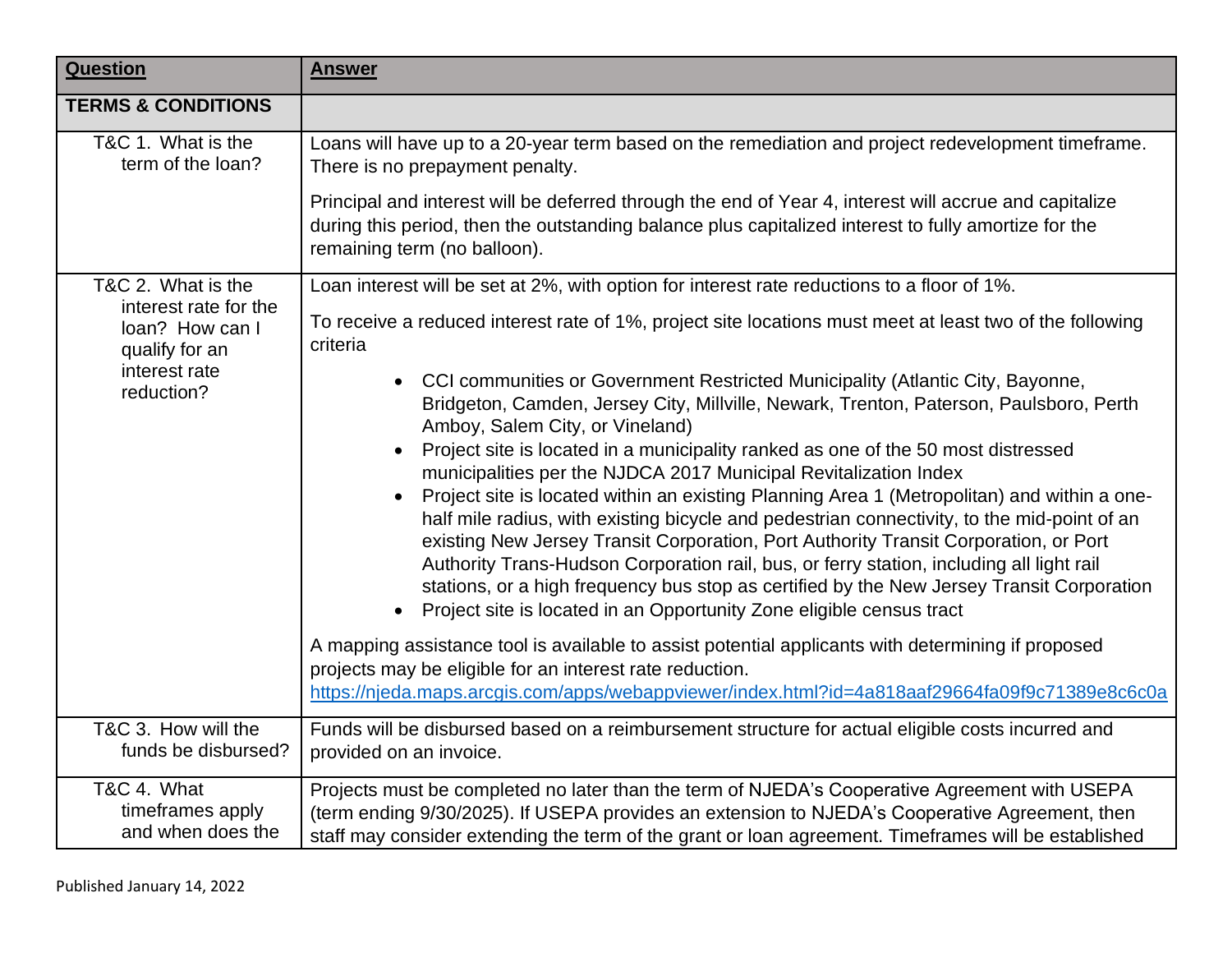| <b>Question</b>                                                                                                                                             | <b>Answer</b>                                                                                                                                                                                                                                                                                                                                                                                                                                                                                                                                                                                                                                                                  |
|-------------------------------------------------------------------------------------------------------------------------------------------------------------|--------------------------------------------------------------------------------------------------------------------------------------------------------------------------------------------------------------------------------------------------------------------------------------------------------------------------------------------------------------------------------------------------------------------------------------------------------------------------------------------------------------------------------------------------------------------------------------------------------------------------------------------------------------------------------|
| project need to be<br>completed?                                                                                                                            | on a project by project basis, including, but not limited to the project start date, number of days for the<br>awardee to submit the first invoice, and additional invoices.                                                                                                                                                                                                                                                                                                                                                                                                                                                                                                   |
| T&C 5. Is the<br><b>Brownfield Impact</b><br>Fund project subject<br>to the NJEDA's<br><b>Affirmative Action</b><br>and Prevailing<br>Wage<br>requirements? | Yes. The federal Davis-Bacon Act, and NJ Prevailing wage and affirmative action requirements apply to<br>both the remediation project and the redevelopment project and they also apply to subcontractors.<br>Additionally, prior to closing on the loan, any and all construction contracts awarded in New Jersey that<br>require payment of prevailing wage will be required to provide proof of valid Construction Contractor<br>Registration Certification (CRC) and proof of participation if Registered Apprenticeship Program, if<br>employing craftworkers. Information regarding this act can be found:<br>https://www.nj.gov/labor/wagehour/regperm/pw_cont_reg.html |
| Is the Brownfield<br>Impact Fund project<br>subject to Davis<br>Bacon?                                                                                      |                                                                                                                                                                                                                                                                                                                                                                                                                                                                                                                                                                                                                                                                                |
| T&C 6. Does Prevailing<br>Wage apply to<br>environmental<br>investigations?                                                                                 | Yes. Environmental investigations qualify as "construction" or "alteration" work which includes drilling<br>holes (including but not limited to: utilizing a hand auger to extend a boring into the subsurface, a<br>shovel, or a post hole digger) for the collection of soil/groundwater/rock samples and/or remediation.<br>Also included is the collection of vapor samples from subsurface soils or from inside a building, if done<br>through the use of a drill or similar type of apparatus to drill a hole through the building foundation or<br>into the ground for the collection of the samples.                                                                   |
| T&C 7. Are there other<br>terms and<br>conditions that<br>apply?                                                                                            | All applications must be accompanied by a letter of support from the mayor or, if the position of mayor<br>does not exist, from the governing body of the municipality in which the brownfield site is located. The<br>letter of support must indicate that the project aligns with the master land use plan, or the local<br>redevelopment plan, or that no local redevelopment plan exists.                                                                                                                                                                                                                                                                                  |
|                                                                                                                                                             | Applicant must have a plan for the redevelopment of the property.                                                                                                                                                                                                                                                                                                                                                                                                                                                                                                                                                                                                              |
|                                                                                                                                                             | Entities applying to the Brownfield Impact Fund will complete a legal questionnaire.                                                                                                                                                                                                                                                                                                                                                                                                                                                                                                                                                                                           |
|                                                                                                                                                             | All applicants will be required to provide with their application a valid Tax Clearance Certificate.                                                                                                                                                                                                                                                                                                                                                                                                                                                                                                                                                                           |
|                                                                                                                                                             | All applicants must be in good standing with the Department of Labor and the Department of<br><b>Environmental Protection.</b>                                                                                                                                                                                                                                                                                                                                                                                                                                                                                                                                                 |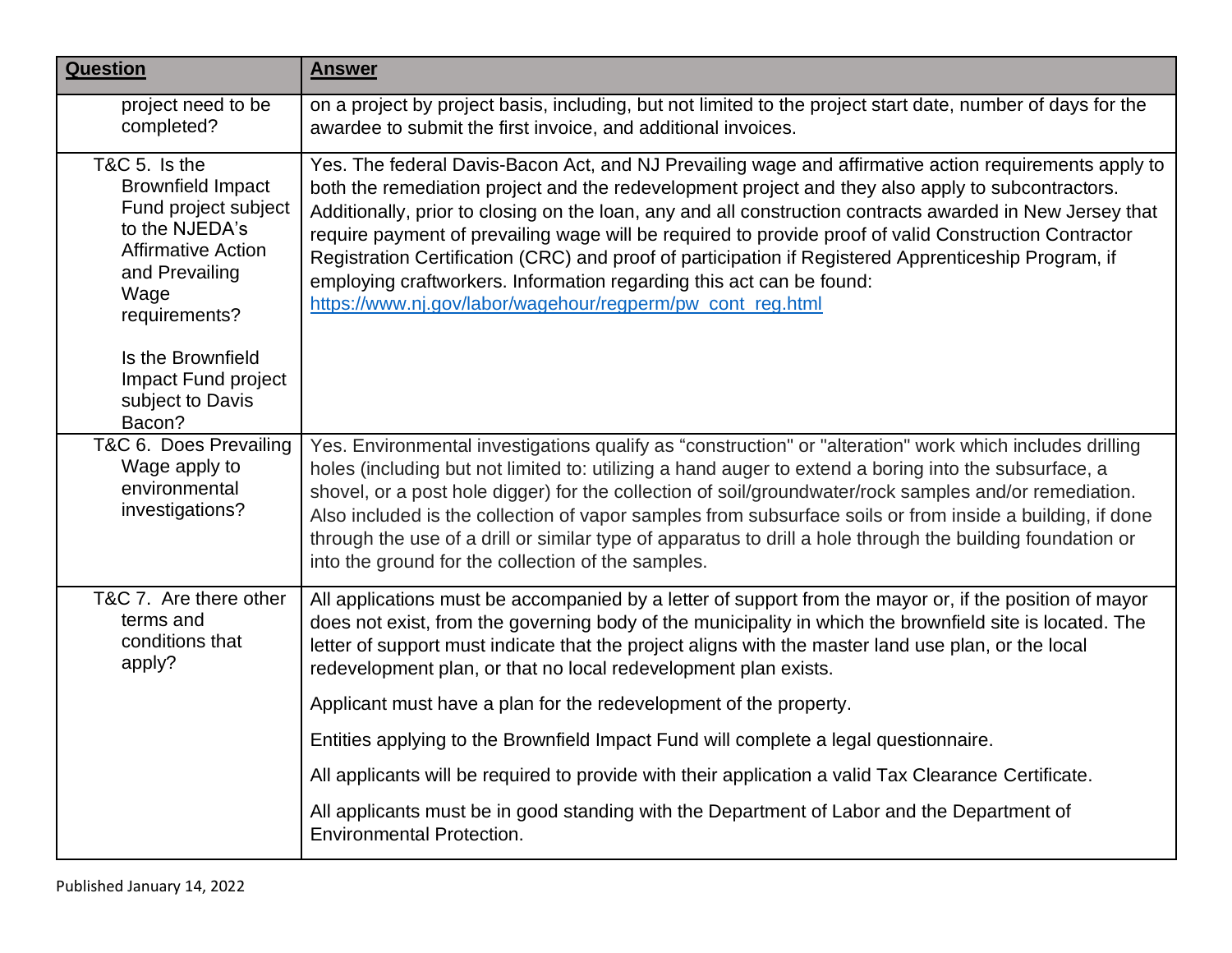| Question                                                                    | Answer                                                                                                                                                                                                                                                                                                                                                                                                                                                                                                                                                                                                                                                                                                          |
|-----------------------------------------------------------------------------|-----------------------------------------------------------------------------------------------------------------------------------------------------------------------------------------------------------------------------------------------------------------------------------------------------------------------------------------------------------------------------------------------------------------------------------------------------------------------------------------------------------------------------------------------------------------------------------------------------------------------------------------------------------------------------------------------------------------|
|                                                                             | In addition, applicants applying for grants must also demonstrate that they also meet one of the<br>following criteria for award:<br>The grant will facilitate the creation of, preservation of, or addition to a park, greenway,<br>undeveloped property, recreational property, or other property used for nonprofit purposes;<br>The grant will meet the needs of a community that has the inability to draw on other sources<br>of funding for environmental remediation and subsequent redevelopment of the area in which<br>a brownfield site is located because of the small population or low income of the community;<br>OR.<br>The grant will facilitate the use or reuse of existing infrastructure. |
| T&C 8. Does Prevailing<br>Wage apply to<br>environmental<br>investigations? | Yes. Environmental investigations qualify as "construction" or "alteration" work which includes drilling<br>holes (including but not limited to: utilizing a hand auger to extend a boring into the subsurface, a<br>shovel, or a post hole digger) for the collection of soil/groundwater/rock samples and/or remediation.<br>Also included is the collection of vapor samples from subsurface soils or from inside a building, if done<br>through the use of a drill or similar type of apparatus to drill a hole through the building foundation or<br>into the ground for the collection of the samples.                                                                                                    |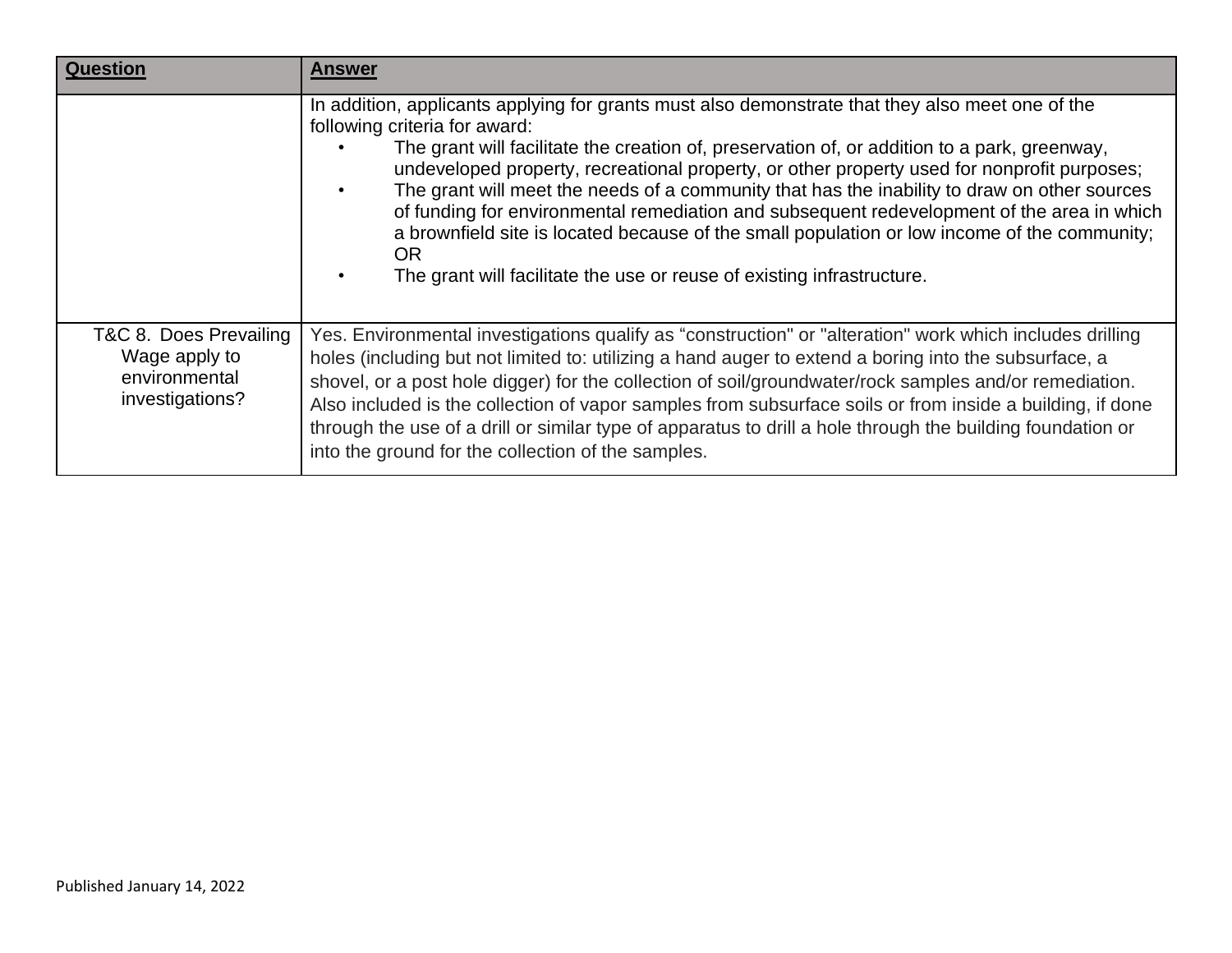| <b>Question</b>                                                                                       | <b>Answer</b>                                                                                                                                                                                                                                                                                                                                                                                                                                                                                                                                 |
|-------------------------------------------------------------------------------------------------------|-----------------------------------------------------------------------------------------------------------------------------------------------------------------------------------------------------------------------------------------------------------------------------------------------------------------------------------------------------------------------------------------------------------------------------------------------------------------------------------------------------------------------------------------------|
| <b>ELIGIBILITY</b>                                                                                    |                                                                                                                                                                                                                                                                                                                                                                                                                                                                                                                                               |
| Eligibility 1. What entities are<br>eligible to apply for this<br>program?                            | The following entities are eligible to apply for a grant under this program:<br>Nonprofit organizations exempt from taxation under Section 501(c)(3) of the Internal<br>Revenue Code, and other nonprofit organizations as defined at 2 CFR § 200.70<br>(including Institutes of Higher Education, but excluding 501(c)4) and<br>Units of local government (including County, Regional, and quasigovernmental<br>$\bullet$<br>entities)<br>The following entities are eligible to apply for a loan under this program:<br>For-profit entities |
|                                                                                                       | Nonprofit organizations exempt from taxation under Section 501(c)(3) of the Internal<br>$\bullet$<br>Revenue Code, and other nonprofit organizations as defined at 2 CFR § 200.70<br>(including Institutes of Higher Education, but excluding 501(c)4) and<br>Units of local government (including County, Regional, and quasigovernmental<br>entities)                                                                                                                                                                                       |
| Eligibility 2. Do I need to own<br>the property?                                                      | Applicants applying for a loan do not need to own the property. However, applicants applying<br>for a grant, are required to own the property.                                                                                                                                                                                                                                                                                                                                                                                                |
|                                                                                                       | Loan applicants must be able to demonstrate site control or a path to site control of a brownfield<br>property.                                                                                                                                                                                                                                                                                                                                                                                                                               |
|                                                                                                       | Grant applicants must own the brownfield property at the time of the application and award of<br>grant. The grantee must retain ownership of the site throughout the period of performance of the<br>grant and must consult with the NJEDA and USEPA Project Officer prior to transferring title or<br>otherwise conveying the real property comprising the site. "Owns" means fee simple title unless<br>NJEDA and USEPA approves a different ownership arrangement.                                                                         |
| Eligibility 3. Does a long term<br>lease meet the criterion for<br>showing a path to site<br>control? | Yes. A long-term lease may be utilized to satisfy the criterion for site control, so long as the<br>lease allows for the applicant to undertake and complete the remediation. The duration of the<br>lease must be for a sufficient length of time to complete the remediation activities proposed in<br>the application.                                                                                                                                                                                                                     |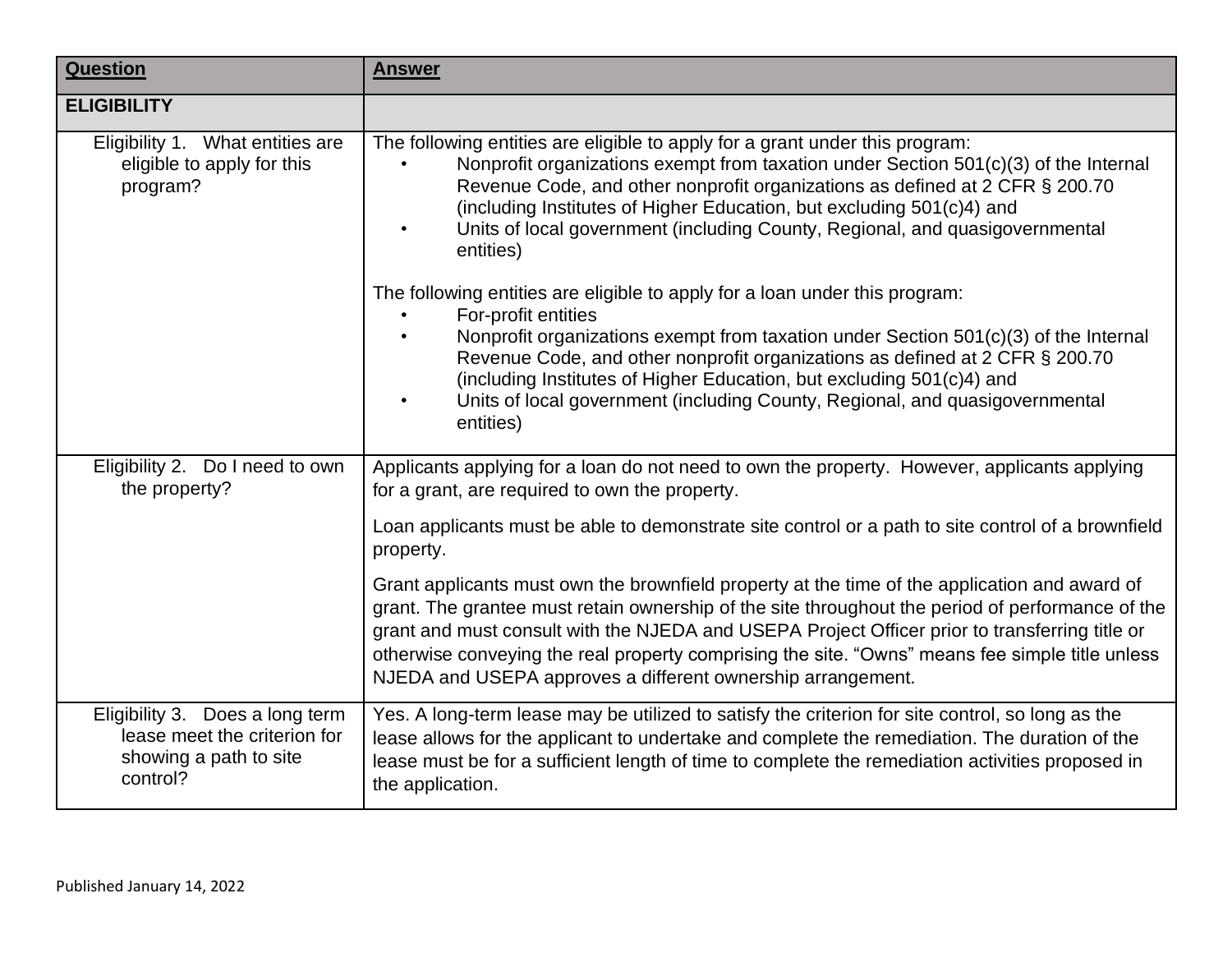| <b>Question</b>                                                                                     | <b>Answer</b>                                                                                                                                                                                                                                                                                                                                                                                                                                                                                                                                                                                                                                                                                                                                                                                                                                                                                                                                                                                                                                                                                                                                                                                                                                                                                                                                                                                                                                                                                                                                                                                                                                                                                                                                   |
|-----------------------------------------------------------------------------------------------------|-------------------------------------------------------------------------------------------------------------------------------------------------------------------------------------------------------------------------------------------------------------------------------------------------------------------------------------------------------------------------------------------------------------------------------------------------------------------------------------------------------------------------------------------------------------------------------------------------------------------------------------------------------------------------------------------------------------------------------------------------------------------------------------------------------------------------------------------------------------------------------------------------------------------------------------------------------------------------------------------------------------------------------------------------------------------------------------------------------------------------------------------------------------------------------------------------------------------------------------------------------------------------------------------------------------------------------------------------------------------------------------------------------------------------------------------------------------------------------------------------------------------------------------------------------------------------------------------------------------------------------------------------------------------------------------------------------------------------------------------------|
| Eligibility 4. If I am responsible<br>for the contamination, can I<br>still apply for this program? | Loans and/or grants cannot be provided to entities who caused or contributed to the<br>contamination of the property. The entity must not be considered liable or potentially liable for<br>the environmental contamination under the federal Comprehensive Environmental Response,<br>Compensation, and Liability Act (CERCLA) § 107.                                                                                                                                                                                                                                                                                                                                                                                                                                                                                                                                                                                                                                                                                                                                                                                                                                                                                                                                                                                                                                                                                                                                                                                                                                                                                                                                                                                                          |
| Eligibility 5.<br>What can I use<br>these funds for?                                                | Eligible Activities must be associated with the cleanup of environmental contamination and must<br>be approved by NJEDA. Examples may include:<br>Preparation of Remedial Action Workplans;<br>Remediation of hazardous substances that are part of a structure (to include lead<br>based paint and asbestos);<br>Construction of a site's engineered remediation cap which could include<br>$\bullet$<br>foundations/roadways;<br>Demolition of structures to the extent that the demolition is integral to enabling access<br>$\bullet$<br>to contamination needing remediation (must be pre-approved by USEPA);<br>Actions necessary to clean up the release or mitigate the threatened release of<br>$\bullet$<br>hazardous materials such as:<br>providing fences, warning signs or other site control precautions;<br>drainage controls;<br>$\circ$<br>$\circ$ capping of contaminated soils;<br>o excavation, consolidation, or removal of highly contaminated soils;<br>removal of containers that may contain hazardous substances;<br>$\circ$<br>use of chemicals to retard the spread of hazardous substances;<br>$\circ$<br>o containment, treatment, disposal, or incineration of hazardous materials.<br>Purchase of environmental insurance;<br>Site monitoring, including sampling and analysis, required during the cleanup process;<br>Monitoring and data collection which are required as a component of the cleanup action<br>(including payment of the annual NJDEP remediation permit fees, if approved by<br>USEPA);<br>Installation of engineering and/or institutional controls to fulfill cleanup requirements.<br>Others uses will be considered upon request from borrower / subgrantee, and approval<br>by USEPA. |
| Eligibility 6. What are<br>examples of activities that                                              | Examples of ineligible activities includes, but are not limited to:<br>• Pre-cleanup assessment, identification, and characterization;                                                                                                                                                                                                                                                                                                                                                                                                                                                                                                                                                                                                                                                                                                                                                                                                                                                                                                                                                                                                                                                                                                                                                                                                                                                                                                                                                                                                                                                                                                                                                                                                          |